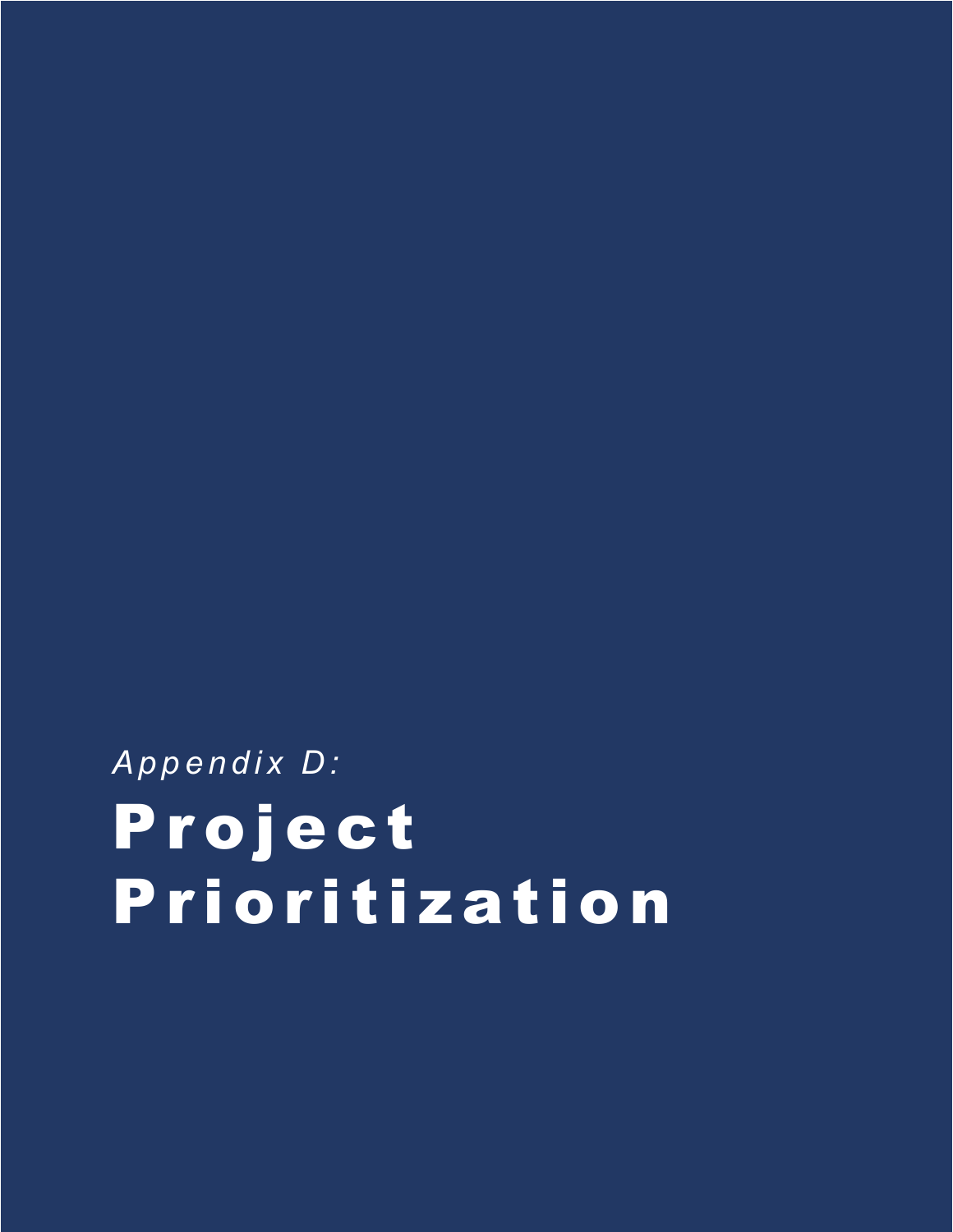## Prioritization Criteria and Data Sources

| <b>Roadway</b><br><b>Prioritization</b><br><b>Criteria</b> | <b>Definition</b>                                                                                                                                                          | <b>FAST Act</b><br><b>Planning</b><br><b>Factors</b>                                 | <b>Connections 2045 RMP Goals</b>                                                                    | Weight      |
|------------------------------------------------------------|----------------------------------------------------------------------------------------------------------------------------------------------------------------------------|--------------------------------------------------------------------------------------|------------------------------------------------------------------------------------------------------|-------------|
|                                                            | The project has project phases<br>completed.                                                                                                                               | 1, 5, 7, 8                                                                           | Multimodalism, Economic<br>Development, Land Use, Natural<br><b>Resource Protection/Conservation</b> | 100         |
| <b>Project Phases</b><br><b>Completed</b>                  | Project has ROW completed                                                                                                                                                  |                                                                                      |                                                                                                      |             |
|                                                            | Project has Design completed                                                                                                                                               |                                                                                      |                                                                                                      |             |
|                                                            | Project has PD&E completed                                                                                                                                                 |                                                                                      |                                                                                                      |             |
|                                                            | Project does not have phases completed                                                                                                                                     |                                                                                      |                                                                                                      |             |
| Part of an                                                 | Project exists in a current state,<br>regional, or adopted local agency<br>plan                                                                                            | 5                                                                                    | <b>Land Use</b>                                                                                      | 50          |
| <b>Adopted Plan</b>                                        | Project is identified in a current state, regional, or adopted local agency plan                                                                                           |                                                                                      |                                                                                                      | 1           |
|                                                            |                                                                                                                                                                            | Project is not identified in a current state, regional, or adopted local agency plan |                                                                                                      |             |
| <b>Natural</b><br><b>Environment</b>                       | Project has limited impacts to<br>sensitive natural environmental<br>features                                                                                              | $\overline{5}$                                                                       | <b>Natural Resource</b><br><b>Protection/Conservation</b>                                            | 20          |
|                                                            | Project has gone through Project Development and Environmental Study and/or Efficient<br>Transportation Decision Making review and has no impacts or impacts are addressed |                                                                                      |                                                                                                      |             |
|                                                            | Project has moderate impacts                                                                                                                                               |                                                                                      |                                                                                                      |             |
|                                                            | Project has substantial impacts                                                                                                                                            |                                                                                      |                                                                                                      |             |
| <b>Social</b><br><b>Environment</b>                        | Project provides positive<br>contributions to designated<br>revitalization areas and Title VI<br>communities                                                               | 1, 2, 4, 5, 6                                                                        | Access, Connectivity, Economic<br>Development, Multimodalism, Land<br>Use, Safety, Public Health     | 20          |
|                                                            | Project provides positive contributions to designated revitalization areas and Title VI<br>communities                                                                     |                                                                                      |                                                                                                      |             |
|                                                            | Project has no contributions to designated revitalization areas and Title VI communities                                                                                   |                                                                                      |                                                                                                      |             |
|                                                            | Project results in negative impacts to designated revitalization areas and Title VI<br>communities                                                                         |                                                                                      |                                                                                                      |             |
| <b>Safety</b><br><b>Improvement</b>                        | Project addresses a high crash<br>location in the region, as identified in<br>the State of the Region Report or<br><b>Congestion Management Plan.</b>                      | 2, 3, 5                                                                              | Safety, Security                                                                                     | 75          |
|                                                            | Project addresses a high crash location                                                                                                                                    |                                                                                      |                                                                                                      | 1           |
|                                                            | Project addresses another crash location or identified safety issue                                                                                                        |                                                                                      |                                                                                                      | 0.5         |
|                                                            | Project does not address one of the worst crash locations                                                                                                                  |                                                                                      |                                                                                                      | $\mathbf 0$ |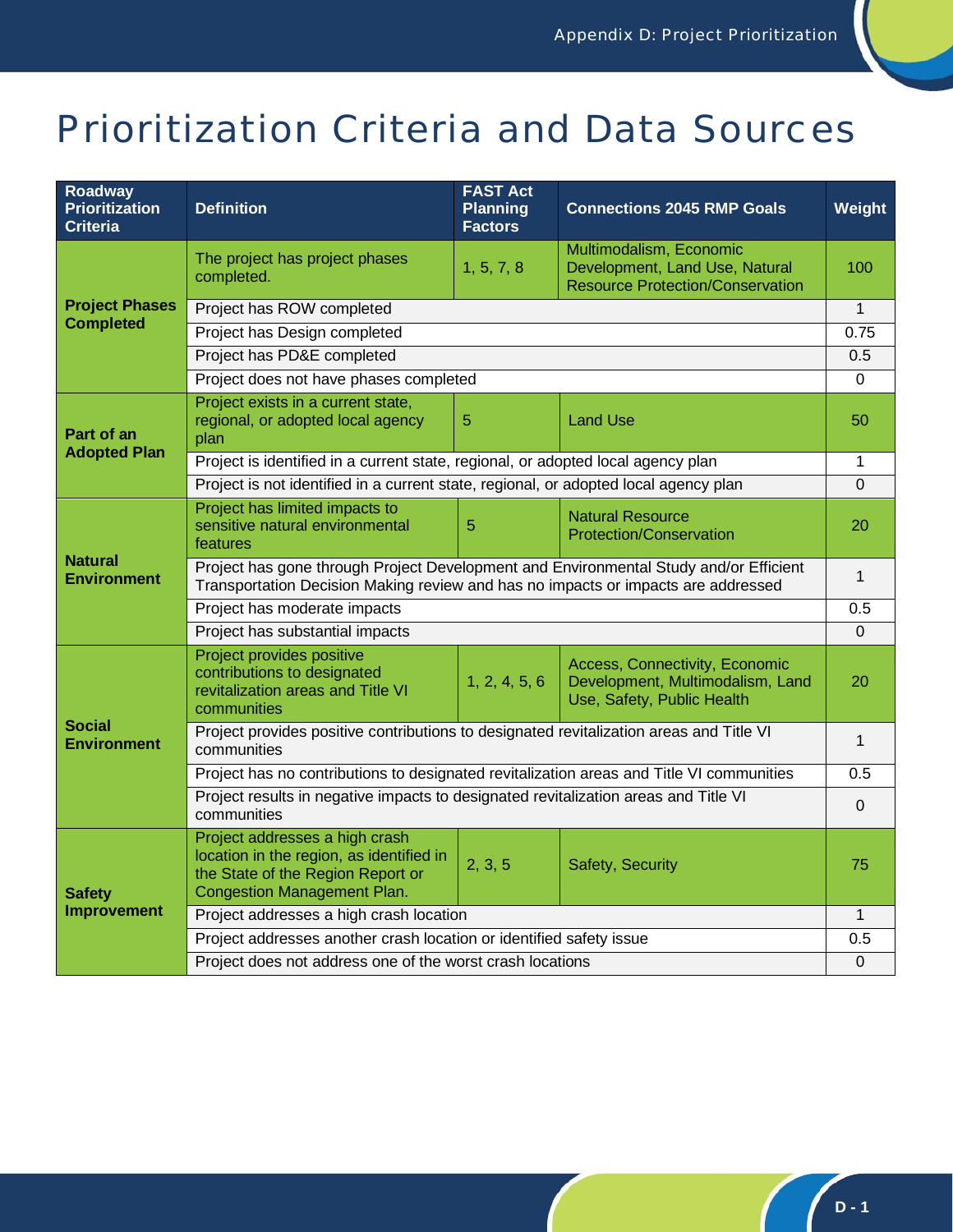| <b>Roadway</b><br><b>Prioritization</b><br><b>Criteria</b>                   | <b>Definition</b>                                                                                                                                                                                                                                                                                                                                                                                                                                                            | <b>FAST Act</b><br><b>Planning</b><br><b>Factors</b> | <b>Connections 2045 RMP Goals</b>                                                                                                    | Weight       |
|------------------------------------------------------------------------------|------------------------------------------------------------------------------------------------------------------------------------------------------------------------------------------------------------------------------------------------------------------------------------------------------------------------------------------------------------------------------------------------------------------------------------------------------------------------------|------------------------------------------------------|--------------------------------------------------------------------------------------------------------------------------------------|--------------|
| <b>Universal</b><br><b>Accessibility</b><br><b>Improvement</b>               | The project enhances universal<br>accessibility by connecting<br>compatible facility types,<br>removing barriers,<br>reconstructing or altering the<br>physical environment,<br>retrofitting existing facilities, or<br>adding enhanced sidewalks,<br>signage, and wayfinding,<br>signalization, crosswalk<br>enhancements, lighting, street<br>furniture, shaded areas, bus<br>stops, technology<br>enhancements, or other<br>accessories to improve comfort<br>and safety. | 1, 2, 4, 5, 6,                                       | Access, Connectivity, Economic<br>Development, Multimodalism, Safety,<br><b>Public Health</b>                                        | 60           |
|                                                                              | Project is located on an existing fixed route transit line OR fills a bike/ped network gap<br>(see bike/ped needs map)                                                                                                                                                                                                                                                                                                                                                       |                                                      |                                                                                                                                      |              |
|                                                                              | Project fills a gap in the future bike/ped network (see bike/ped needs map                                                                                                                                                                                                                                                                                                                                                                                                   |                                                      |                                                                                                                                      | 0.5          |
|                                                                              | Project does not enhance universal accessibility                                                                                                                                                                                                                                                                                                                                                                                                                             |                                                      |                                                                                                                                      | $\mathbf 0$  |
| <b>Growth</b><br><b>Center/Economic</b><br><b>Development</b><br><b>Area</b> | Project is located in or adjacent<br>to a growth area (contained<br>within the Quality Growth Plus<br>scenario, or designated as an<br>economic development/growth<br>area in local plans)                                                                                                                                                                                                                                                                                   | 1, 4, 5, 6                                           | Land Use, Economic Development,<br>Multimodalism, Connectivity, Access,<br><b>Natural Resource</b><br><b>Protection/Conservation</b> | 30           |
|                                                                              | Project is located in or adjacent to a growth area                                                                                                                                                                                                                                                                                                                                                                                                                           |                                                      |                                                                                                                                      |              |
|                                                                              | Project is not located in or adjacent to a growth area                                                                                                                                                                                                                                                                                                                                                                                                                       |                                                      |                                                                                                                                      | $\mathbf 0$  |
| <b>Growth</b><br><b>Center/Economic</b><br><b>Development</b><br><b>Area</b> | Project is located in or adjacent<br>to a growth area (contained<br>within the Quality Growth Plus<br>scenario, or designated as an<br>economic development/growth<br>area in local plans)                                                                                                                                                                                                                                                                                   | 1, 4, 5, 6                                           | Land Use, Economic Development,<br>Multimodalism, Connectivity, Access,<br><b>Natural Resource</b><br><b>Protection/Conservation</b> | 30           |
|                                                                              | Project is located in or adjacent to a growth area                                                                                                                                                                                                                                                                                                                                                                                                                           |                                                      |                                                                                                                                      | 1            |
|                                                                              | Project is not located in or adjacent to a growth area                                                                                                                                                                                                                                                                                                                                                                                                                       |                                                      |                                                                                                                                      | $\Omega$     |
| <b>Existing</b><br><b>Congestion</b><br><b>Reduction</b>                     | Project addresses a corridor or<br>intersection along a corridor<br>identified in the base year<br>travel demand model as level<br>of service E or F.                                                                                                                                                                                                                                                                                                                        | 1, 4, 5, 7                                           | <b>Natural Resource</b><br>Protection/Conservation, Public<br>Health, Connectivity, Economic<br>Development                          | 25           |
|                                                                              | Project addresses a corridor identified in the base year travel demand model as level of<br>service E or F                                                                                                                                                                                                                                                                                                                                                                   |                                                      |                                                                                                                                      | $\mathbf{1}$ |
|                                                                              | Project does not address a corridor identified in the base year travel demand model as<br>level of service E or F                                                                                                                                                                                                                                                                                                                                                            |                                                      |                                                                                                                                      | 0            |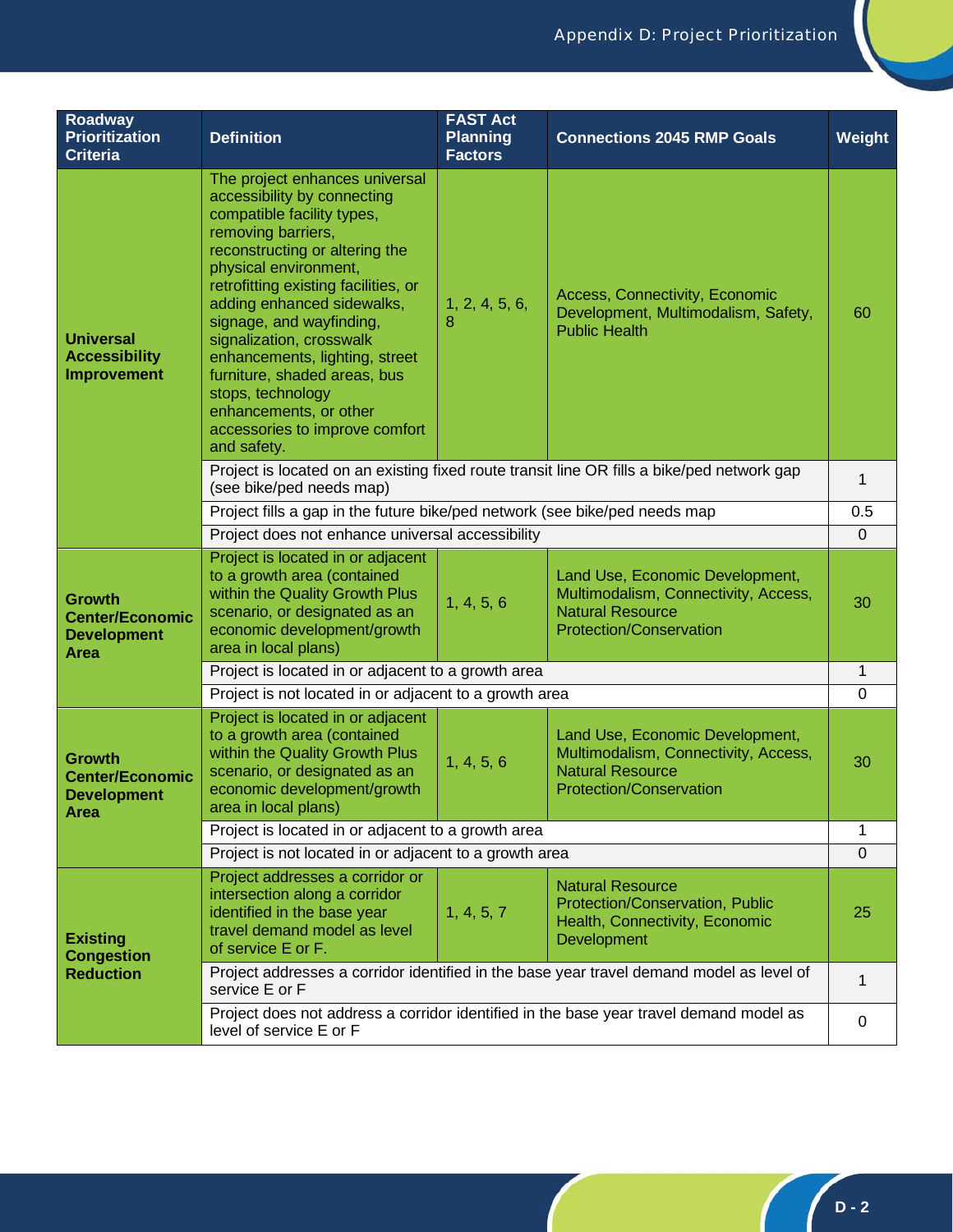| Roadway<br><b>Prioritization</b><br><b>Criteria</b>             | <b>Definition</b>                                                                                                                                                        | <b>FAST Act</b><br><b>Planning</b><br><b>Factors</b> | <b>Connections 2045 RMP Goals</b>                                                                               | Weight      |
|-----------------------------------------------------------------|--------------------------------------------------------------------------------------------------------------------------------------------------------------------------|------------------------------------------------------|-----------------------------------------------------------------------------------------------------------------|-------------|
| <b>Supportive of</b><br><b>Transit</b><br><b>Priorities and</b> | Project serves or improves<br>transit routes, transit stops,<br>transit technology, or transit<br>development                                                            | 4, 5, 6, 7                                           | Connectivity, Multimodalism, Access                                                                             | 20          |
| <b>Accessibility</b>                                            | Project is supportive of transit priorities                                                                                                                              |                                                      |                                                                                                                 |             |
|                                                                 | Project is not supportive of transit priorities                                                                                                                          |                                                      |                                                                                                                 | $\mathbf 0$ |
| <b>Supportive of</b><br><b>Bicycle and</b>                      | Project includes incidental<br>bicycle or pedestrian<br>improvements                                                                                                     | 4, 5, 6, 7                                           | Connectivity, Multimodalism, Access                                                                             | 20          |
| <b>Pedestrian</b><br><b>Mobility and</b>                        | Project includes incidental bicycle and pedestrian improvements                                                                                                          |                                                      |                                                                                                                 |             |
| <b>Accessibility</b>                                            | Project includes incidental bicycle or pedestrian improvements                                                                                                           |                                                      |                                                                                                                 |             |
|                                                                 | Project does not include incidental bicycle or pedestrian improvements                                                                                                   |                                                      |                                                                                                                 | 0           |
| <b>Future</b><br><b>Congestion</b><br><b>Reduction</b>          | Project addresses a corridor or<br>intersection along a corridor<br>identified in the 2045 travel<br>demand model as level of<br>service E or F.                         | 1, 4, 5, 7                                           | <b>Natural Resource</b><br>Protection/Conservation, Public Health,<br><b>Connectivity, Economic Development</b> | 15          |
|                                                                 | Project addresses a corridor identified in the 2045 travel demand model as level of service<br>E or F                                                                    |                                                      |                                                                                                                 | 1           |
|                                                                 | Project does not address a corridor identified in the 2045 travel demand model as level of<br>service E or F                                                             |                                                      |                                                                                                                 | $\mathbf 0$ |
| <b>Supportive of</b><br><b>Freight</b><br><b>Priorities</b>     | Project travels along an<br>identified freight route, or<br>provides access to an existing<br>or proposed intermodal facility                                            | 1, 4, 6                                              | Economic Development,<br>Multimodalism, Access, Connectivity                                                    | 15          |
|                                                                 | Project is supportive of freight priorities                                                                                                                              |                                                      |                                                                                                                 |             |
|                                                                 | Project is not supportive of freight priorities                                                                                                                          |                                                      | $\mathbf 0$                                                                                                     |             |
| <b>Supportive of</b><br><b>Transportation</b>                   | Project is supportive of<br>transportation technology                                                                                                                    | 1, 3, 4, 10                                          | Access, Security, Multimodalism                                                                                 | 15          |
| <b>Technology</b>                                               | Project includes ITS or CAV accommodations                                                                                                                               |                                                      |                                                                                                                 |             |
|                                                                 | Project does not include ITS or CAV accommodations                                                                                                                       |                                                      |                                                                                                                 |             |
| <b>Resilience</b>                                               | Project contributes to the<br>resiliency of the network                                                                                                                  | 3, 5, 8, 9                                           | Safety, Access, Security,<br>Multimodalism, Economic Development                                                | 10          |
|                                                                 | Project is located in a 100 year floodplain or in an area susceptible to storm surge                                                                                     |                                                      |                                                                                                                 |             |
|                                                                 |                                                                                                                                                                          |                                                      | Project is not located in a 100 year floodplain or in an area susceptible to storm surge                        | $\mathbf 0$ |
| <b>Evacuation</b><br><b>Route</b>                               | Project is part of or directly<br>serves an identified evacuation<br>route as identified in the State<br><b>Emergency Response Team</b><br>(SERT) evacuation route maps. | 2, 3                                                 | Safety, Security, Public Health, Access                                                                         | $\sqrt{5}$  |
|                                                                 | Project is part of or directly serves an identified evacuation route                                                                                                     |                                                      |                                                                                                                 |             |
|                                                                 | Project is not part of an identified evacuation route                                                                                                                    |                                                      |                                                                                                                 | $\mathbf 0$ |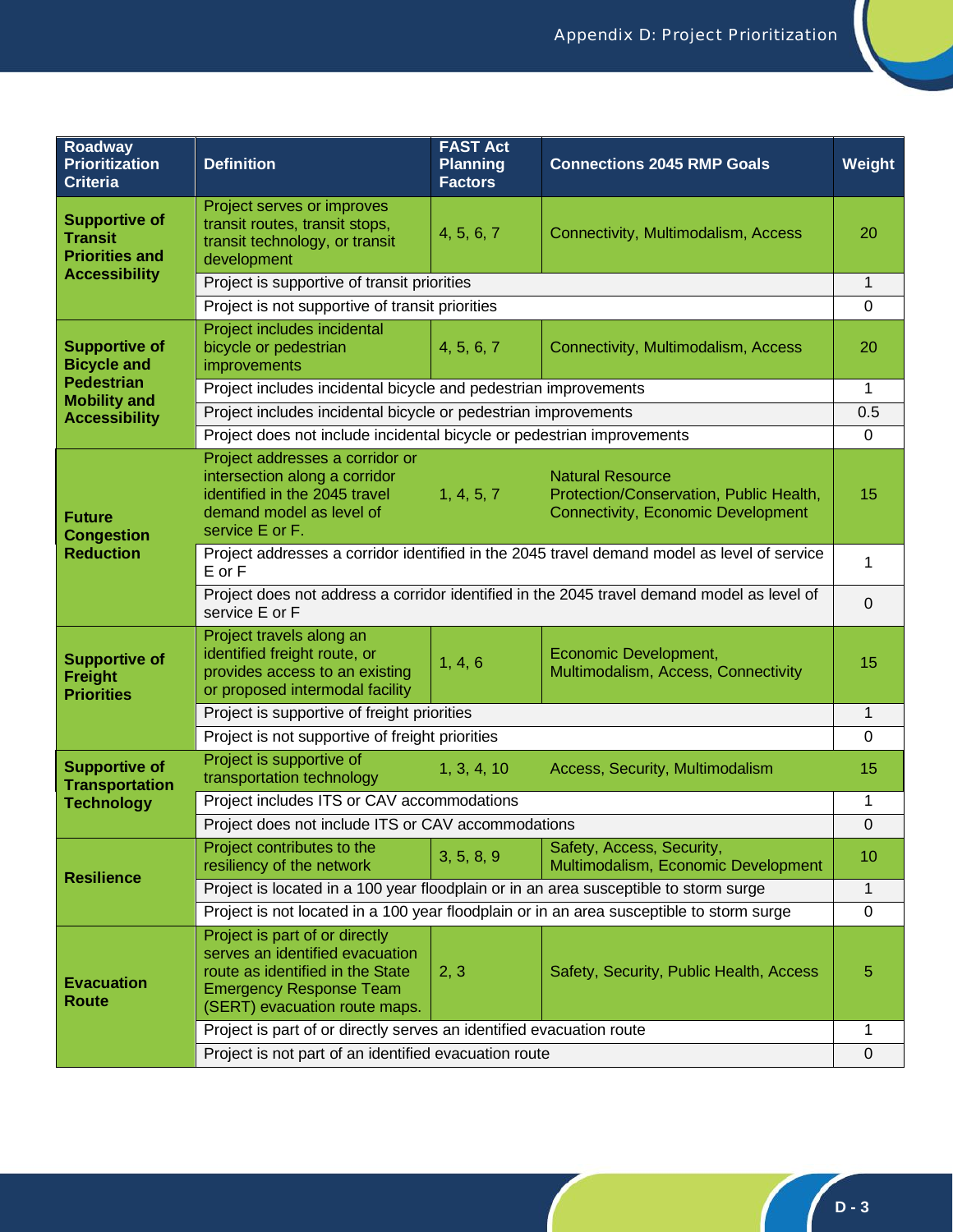| Roadway<br><b>Prioritization</b><br><b>Criteria</b> | <b>Definition</b>                                                                                                                                | <b>FAST Act</b><br><b>Planning</b><br><b>Factors</b> | <b>Connections 2045 RMP Goals</b>                              | Weight          |
|-----------------------------------------------------|--------------------------------------------------------------------------------------------------------------------------------------------------|------------------------------------------------------|----------------------------------------------------------------|-----------------|
| <b>Travel and</b><br><b>Tourism</b>                 | Project contributes to travel<br>and tourism                                                                                                     | 1, 6, 10                                             | Economic Development, Land Use,<br><b>Access, Connectivity</b> | 5               |
|                                                     | Project is located along a major corridor of regional or statewide significance, or in<br>proximity to other major transportation facilities     |                                                      |                                                                |                 |
|                                                     | Project is not located along a major corridor of regional or statewide significance, or in<br>proximity to other major transportation facilities |                                                      |                                                                |                 |
| <b>Funding</b><br><b>Commitment</b>                 | Project has dedicated local<br>funding contribution or funding<br>partnership                                                                    | 7, 8                                                 | <b>Land Use</b>                                                | Tie-<br>breaker |
|                                                     | Project has dedicated local funding                                                                                                              |                                                      |                                                                |                 |
|                                                     | Project has in-kind support (dedication of right-of-way, etc.)                                                                                   |                                                      |                                                                | 0.5             |
|                                                     | Project has no known local funding or in-kind support                                                                                            |                                                      |                                                                | 0               |

## *Prioritization Criteria Data Sources*

- Project Phases Completed o PD&E; ROW; CST
- Safety Improvement
	- o Congestion Management Process Report (Safety Analysis) <https://crtpa.org/documents/crtpa-congestion-management-process-report/>
	- o 2016/2017 Partial Crash Layer (GIS)
- Universal Accessibility Improvement
	- o Bus Routes Layer StarMetro (GIS)
	- o Bicycle Pedestrian Plans <http://crtpa.org/tallahassee-leon-county-bicycle-and-pedestrian-master-plan/> <http://crtpa.org/documents/wakulla-county-bicycle-pedestrian-and-blueways-master-plan/> <http://crtpa.org/documents/gadsden-county-bicycle-and-pedestrian-facilities-master-plan/> <http://crtpa.org/documents/jefferson-county-bicycle-pedestrian-and-master-plan/>
- Part of an Adopted Plan
	- o Regional Mobility Plan <http://crtpa.org/documents/connections-2040-regional-mobility-plan/> o Blueprint
	- <https://blueprintia.org/projects/> <http://leonpenny.org/>
	- o FDOT Work Program
	- <https://fdotewp1.dot.state.fl.us/fmsupportapps/workprogram/WorkProgram.aspx>
- Growth Center/Economic Development Area
	- o Quality Growth Plus Scenario Growth and Activity Centers
	- o Newly Identified areas of Growth (GIS)
- **Existing Congestion Reduction** 
	- o Travel Demand Model Base Year 2015 Layer (GIS)
	- o Congestion Management Plan
	- o FDOT Traffic Counts and LOS Tables
	- o NPMRDS
- · Natural Environment
	- o Wetlands Layer National Wetlands Inventory (GIS)
	- o Critical Habitats FWS ECOS online mapper and GIS <https://ecos.fws.gov/ecp/report/table/critical-habitat.html>
	- o State/National Designated Areas (Parks, Forests, etc.) FL Managed Lands (GIS)
- Social Environment (See further explanation below)